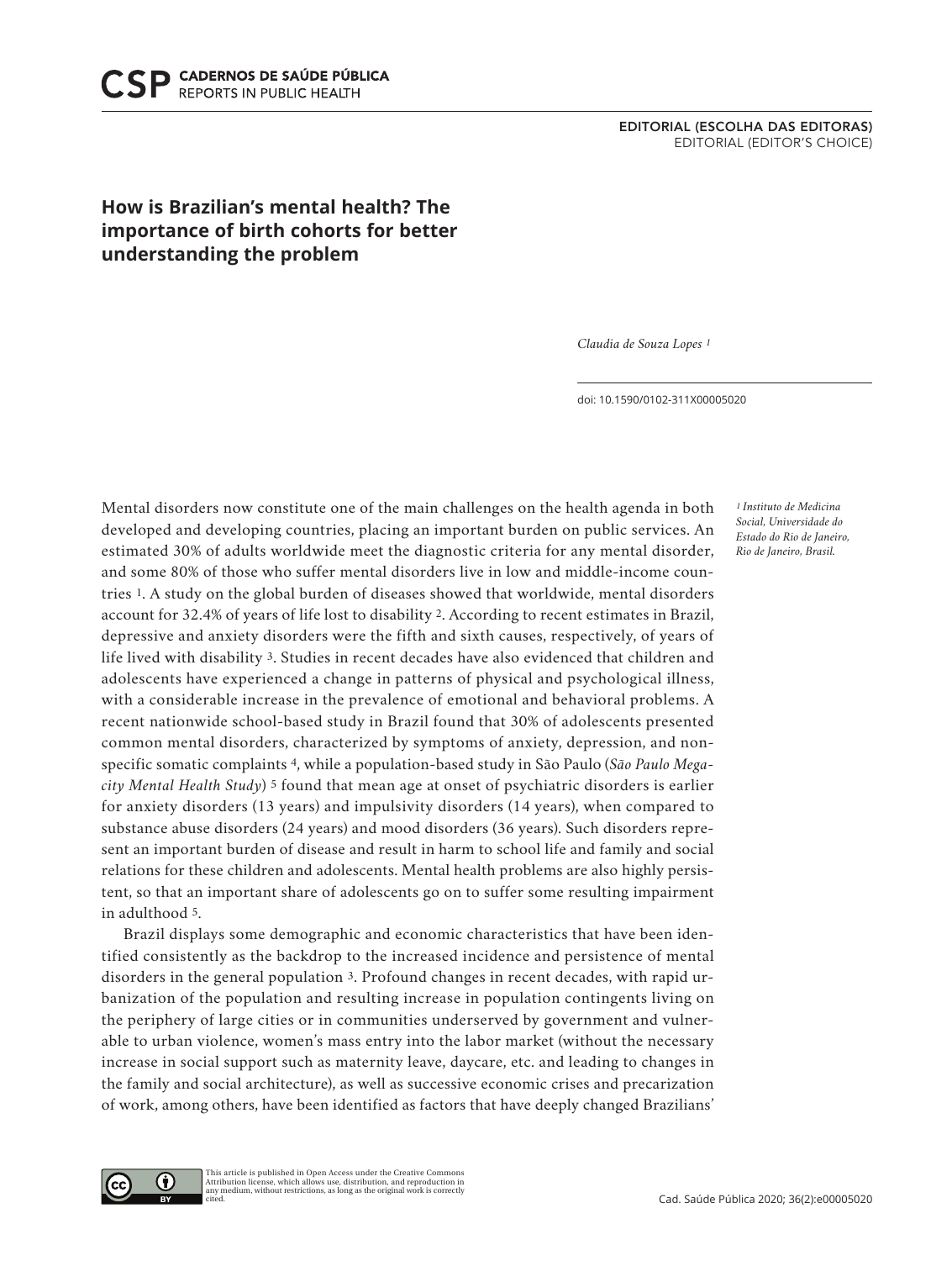lifestyle and increased inequality and social adversity, producing high rates of mental illness 6. Adolescence and its transition to adulthood are known as one of the phases with the greatest changes in people's lives. In addition to hormonal and social changes, which vary between cultures, exposure to hostile and degraded school and urban environments and rising neighborhood, school, and even domestic violence, among other factors, can lead to situations and/or pressures that are often difficult for young people to withstand 7. Understanding the role of exposure to these factors in the development of mental disorders in children and adolescents can help us gauge the degree to which these problems carry into adulthood, since impairments in early life can shape life course disabilities.

The literature on the main risk factors in the incidence of mental disorders in adults consistently points to the role of social determinants, indicating that women and individuals that accumulate adverse social, family, and environmental situations are at greatest risk 8. A systematic review of studies in low and middle-income countries reported that more than 70% of the 115 reviewed articles found an association between various levels of poverty and common mental disorders 9. However, there are still important gaps in knowledge on the main risk factors for incidence of mental disorders in children and adolescents and the factors involved in the persistence of such disorders in adulthood.

In Brazil, recent years have witnessed a growth in studies on the prevalence of mental disorders in the adult population, including population-based studies, featuring the *Brazilian National Health Survey* (PNS in Portuguese) in 2013, which assessed the prevalence of depression 10, and the *São Paulo Megacity Mental Health Survey* 5. These studies provided important and unprecedented evidence on the mental health situation of Brazil's general population. It is thus hoped that such surveys will be conducted periodically, allowing the assessment of trends in mental disorders. As for cohort studies in adults, the main studies have been developed in specific populations like public employees (*Pro-Health Study* and *Longitudinal Study of Adult Health* – ELSA-Brasil), among others 11,12. Such studies provide important evidence on the main risk factors for mental disorders, but they are limited in scope, since such population groups display profiles and life and health conditions that do not represent the overall population.

As for studies on children and adolescents, the *Study of Cardiovascular Risks in Adolescents* (ERICA) was the first nationwide school-based study on the prevalence of common mental disorders in adolescents (12 to 17 years of age) 4. Data from the various editions of the *Brazilian National Survey of School Health* (PeNSE) have also provided important evidence on alcohol and drug use, besides including questions on feelings of loneliness, sleep problems, and close friends as proxies for mental health in children and adolescents 13. However, cohort studies in this age bracket are still limited, and most have been conducted in specific and school-based populations 14,15. The birth cohorts thus deserve attention since they have investigated the incidence of mental disorders, among other health problems. Such studies display ideal conditions for investigating the life course trajectory and main risk factors for such disorders. The cohorts conducted in the cities of Pelotas (1982, 1993, and 2004) 7,16,17, Ribeirão Preto (1978/1979 and 1994), and São Luís (1997/1998) 18,19 have furnished a body of evidence on the role of various socioeconomic factors, including social adversity, socioenvironmental inequalities, socioeconomic status at birth, social mobility, lifestyle, etc., and mental health, including substance abuse, in young people and adults.

The article by Orellana et al. 20, published in this issue of CSP, analyzed data collected at birth and in different life stages from a consortium of five cohorts of adolescents, young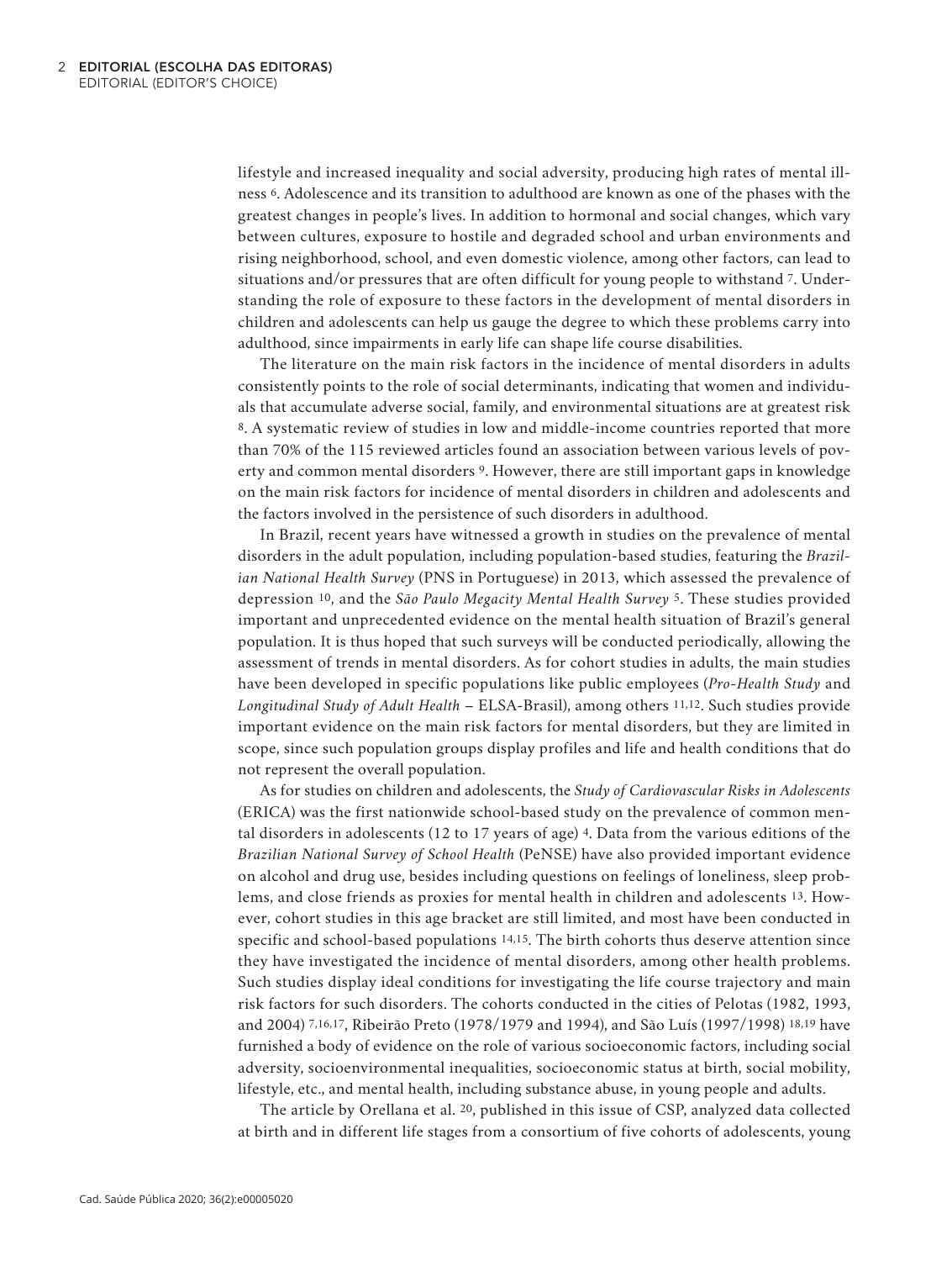people, and adults in Pelotas, Ribeirão Preto, and São Luís (RPS) to assess the prevalence of mental disorders according to sex, family income, and maternal schooling. The initiative is unprecedented in Brazil, grouping data from different age brackets and regions of the country with diverse socioeconomic characteristics and including data on a range of mental disorders assessed with standardized instruments validated for the Brazilian reality. The results point to high prevalence of major depression, suicide risk, social phobia, and generalized anxiety in these populations and represent an important milestone in knowledge of these disorders in Brazil's national scenario and their importance as a public health problem. The results also call attention to the consistency with findings from studies in other middle and low-income countries, as well as those of a systematic review by the World Health Organization, and in Brazil, with the results of ERICA and PNS, showing that mental disorders are more prevalent in women and in individuals with lower socioeconomic status, independently of age and place of residence. The findings underscore the urgency of greater investments in mental health in Brazil in general, and especially greater attention to early life and adolescence, where the appearance of these disorders can lead to impairments in social and scholastic life and result in a chronic cycle of adversities throughout life.

## **Additional information**

ORCID: Claudia de Souza Lopes (0000-0002-0401- 689X).

- 1. Steel Z, Marnane C, Iranpour C, Chey T, Jackson JW, Patel V, et al. The global prevalence of common mental disorders: a systematic review and meta-analysis 1980-2013. Int J Epidemiol 2014; 476-93.
- 2. Vigo D, Thornicroft G, Atun R. Estimating the true global burden of mental illness. Lancet Psychiatry 2016; 3:171-8.
- 3. GBD 2016 Brazil Collaborators. Burden of disease in Brazil, 1990-2016: a systematic subnational analysis for the Global Burden of Disease Study 2016. Lancet 2018; 392:760-75.
- 4. Lopes CS, Abreu GA, Santos, DF, Menezes PR, Carvalho KMB, Cunha CF, et al. ERICA: prevalência de transtornos mentais comuns em adolescentes brasileiros. Rev Saúde Pública 2016; 50 Suppl 1:14s.
- 5. Viana MC, Andrade LH. Lifetime prevalence, age and gender distribution and age-of-onset of psychiatric disorders in the São Paulo Metropolitan Area, Brazil: results from the São Paulo Megacity Mental Health Survey. Braz J Psychiatry 2012; 34:249-60.
- 6. Instituto Brasileiro de Geografia e Estatística. Síntese de indicadores sociais: uma análise das condições de vida da população brasieira. Rio de Janeiro: Instituto Brasileiro de Geografia e Estatística; 2016. (Estudos e Pesquisas. Informação Demográfica e Socioeconômica, 36).